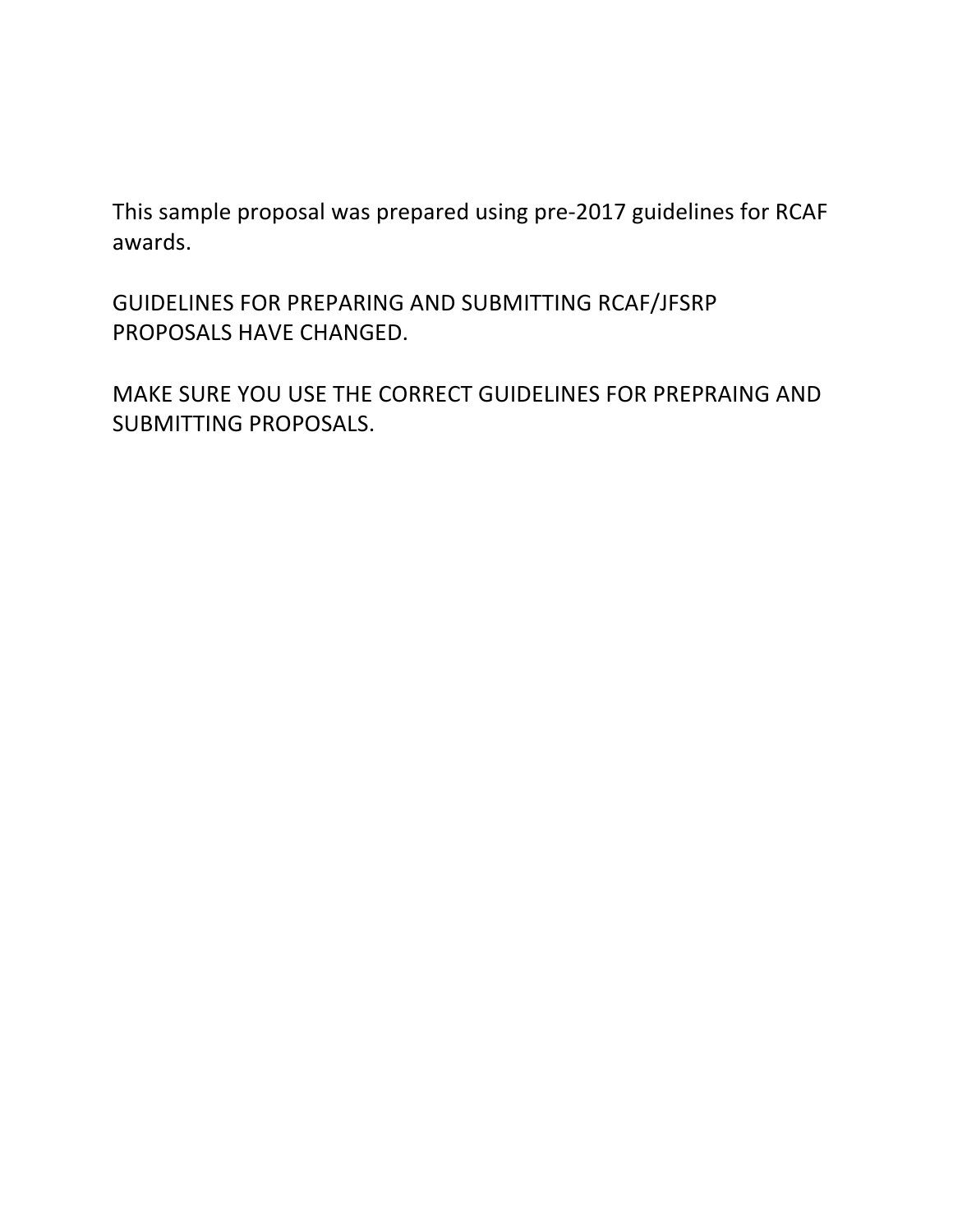| For TCU/RCAF Use Only:<br>Action |  |
|----------------------------------|--|
| Amount                           |  |
| <b>Project Code</b>              |  |
|                                  |  |

# TCU RESEARCH AND CREATIVE ACTIVITIES FUND

# **GRANT APPLICATION**

| Principal Investigator: Marlo K. Jeffries                                                                                                                                                                    |             |                                                           |  |
|--------------------------------------------------------------------------------------------------------------------------------------------------------------------------------------------------------------|-------------|-----------------------------------------------------------|--|
| <b>Academic Rank: Assistant Professor</b>                                                                                                                                                                    |             |                                                           |  |
| Department: Biology                                                                                                                                                                                          |             |                                                           |  |
| College or School: College of Science and Engineering                                                                                                                                                        |             |                                                           |  |
| Date of Appointment to TCU:                                                                                                                                                                                  | Degree: PhD | Date Conferred: August 2010                               |  |
| August 2013                                                                                                                                                                                                  |             |                                                           |  |
| Project Title: Development and validation of a small fish model for assessing the effects of emerging                                                                                                        |             |                                                           |  |
| contaminants on immune function                                                                                                                                                                              |             |                                                           |  |
| <b>Amount Requested: \$9988</b>                                                                                                                                                                              |             | Project Period: June 1, 2014 to May 31, 2015              |  |
| <b>Authorizing Signatures:</b>                                                                                                                                                                               |             |                                                           |  |
|                                                                                                                                                                                                              |             |                                                           |  |
| <b>Principal Investigator:</b>                                                                                                                                                                               |             |                                                           |  |
| <b>Department Chair:</b>                                                                                                                                                                                     |             |                                                           |  |
|                                                                                                                                                                                                              |             |                                                           |  |
| <b>Dean of School/College:</b>                                                                                                                                                                               |             |                                                           |  |
|                                                                                                                                                                                                              |             |                                                           |  |
|                                                                                                                                                                                                              |             |                                                           |  |
| <b>ABSTRACT (200 WORDS OR LESS; NOTE 5 POINTS POSSIBLE ON EVALUATION SHEET)</b><br>Emerging contaminants (ECs) are chemicals that are present in aquatic systems and that can have adverse                   |             |                                                           |  |
| health effects, but are not subject to regulation. The effects of ECs on fish immune function have gone                                                                                                      |             |                                                           |  |
| largely uninvestigated due to the lack of an appropriate model organism by which to assess EC-induced                                                                                                        |             |                                                           |  |
| alterations in immunity. To remedy this, I propose developing the fathead minnow (FHM) as a model                                                                                                            |             |                                                           |  |
| organism for evaluating EC-induced alterations in fish immunity. First, immune parameters, including                                                                                                         |             |                                                           |  |
| white blood cell counts, immune gene expression and pathogen resistance, will be measured in FHMs                                                                                                            |             |                                                           |  |
| with no history of exposures to ECs or infectious agents, so that normal immune function in this species                                                                                                     |             |                                                           |  |
| can be characterized. Next, the utility of the FHM model will be validated by exposing groups of FHMs                                                                                                        |             |                                                           |  |
| to polybrominated diphenyl ethers (PBDEs, a commonly-occurring EC). PBDE exposures are expected to                                                                                                           |             |                                                           |  |
| alter the aforementioned immune parameters establishing that the immune system of the FHM is sensitive<br>to ECs. Data generated in this study is expected to: 1) show the utility of the FHM as a model for |             |                                                           |  |
| immunotoxicity, 2) lead to the publication of two research articles, and 3) serve as pilot data for future                                                                                                   |             |                                                           |  |
| grant submissions.                                                                                                                                                                                           |             |                                                           |  |
| Does this proposed research:                                                                                                                                                                                 |             |                                                           |  |
| $\boxtimes$ No<br>Yes                                                                                                                                                                                        |             |                                                           |  |
|                                                                                                                                                                                                              |             | Involve human subjects? If yes, date of Committee review: |  |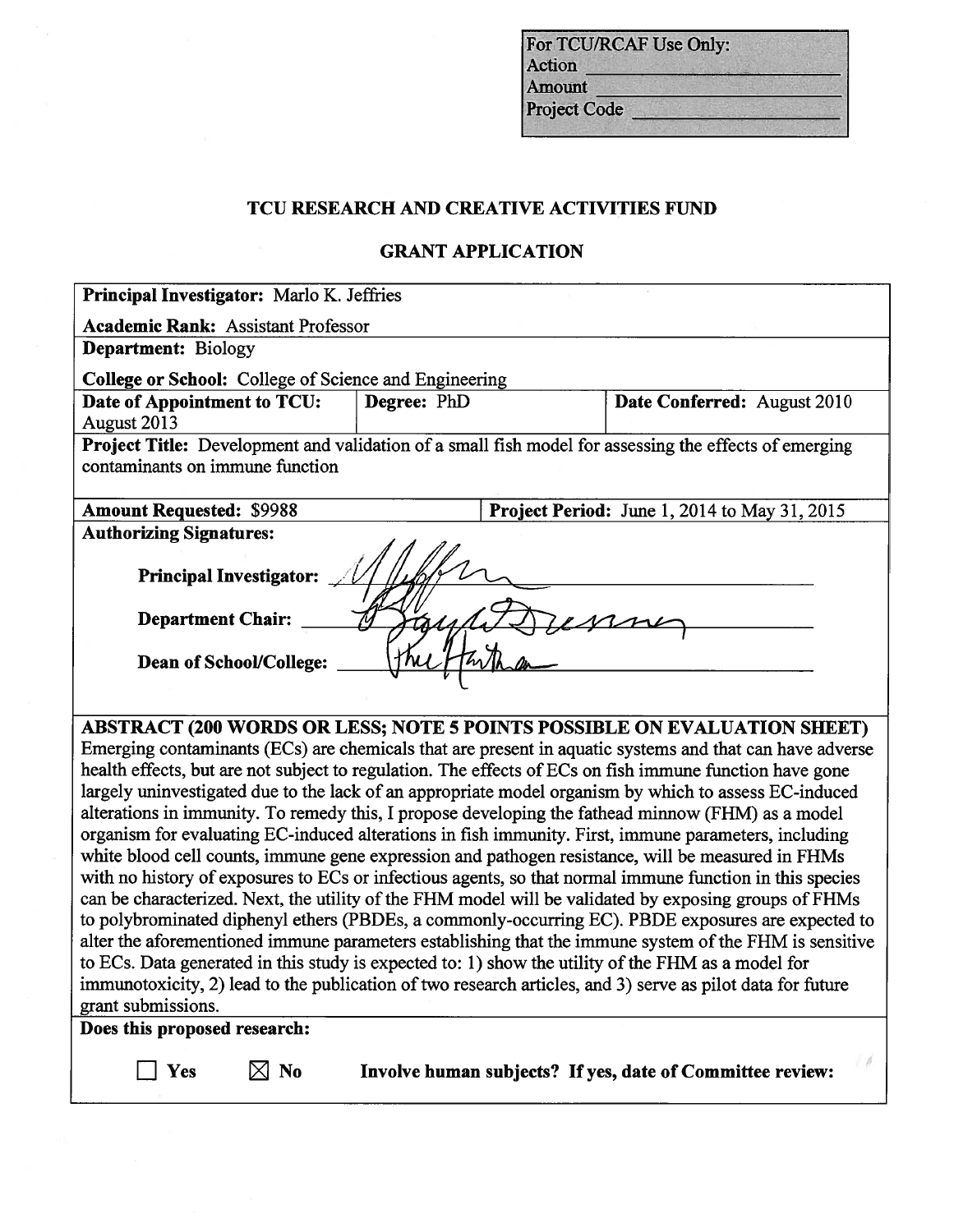| $\boxtimes$ Yes                  | N <sub>o</sub>                         | Involve live animals? If yes, date of Committee review:<br>Pending                      |                |  |
|----------------------------------|----------------------------------------|-----------------------------------------------------------------------------------------|----------------|--|
| Yes                              | $\boxtimes$ No                         | Involve radioactive substances?                                                         |                |  |
| Yes                              | $\boxtimes$ No                         | <b>Involve scheduled drugs?</b>                                                         |                |  |
| <b>Type of Application:</b>      | ⊠                                      | <b>New Project/SEED Project</b>                                                         |                |  |
|                                  |                                        | <b>Continuing Project</b><br><b>Renewal of TCU/RCAF Grant No.:</b>                      |                |  |
|                                  | Supplement to other grant application: |                                                                                         |                |  |
|                                  |                                        | Source:                                                                                 |                |  |
|                                  |                                        | <b>Amount Requested:</b>                                                                |                |  |
|                                  | <b>Funding Period Requested:</b>       |                                                                                         |                |  |
|                                  |                                        | <b>Proposal Status:</b>                                                                 |                |  |
|                                  |                                        | Awarded<br><b>Denied</b>                                                                | <b>Pending</b> |  |
|                                  |                                        | Ongoing project for which external funding is not possible.                             |                |  |
|                                  |                                        | The proposal must include explanation for the lack of external<br>funding applications. |                |  |
| <b>Previous TCU/RCAF Grants:</b> |                                        |                                                                                         |                |  |
| <b>Grant No.:</b>                | Year:                                  |                                                                                         |                |  |
| <b>Grant Title::</b>             |                                        |                                                                                         |                |  |
| <b>Grant No.:</b>                | Year:                                  |                                                                                         |                |  |
|                                  |                                        |                                                                                         |                |  |
| <b>Grant No.:</b>                | Year:                                  |                                                                                         |                |  |
|                                  |                                        |                                                                                         |                |  |
| <b>Grant No.:</b>                | Year:                                  |                                                                                         |                |  |
|                                  |                                        |                                                                                         |                |  |
|                                  |                                        |                                                                                         |                |  |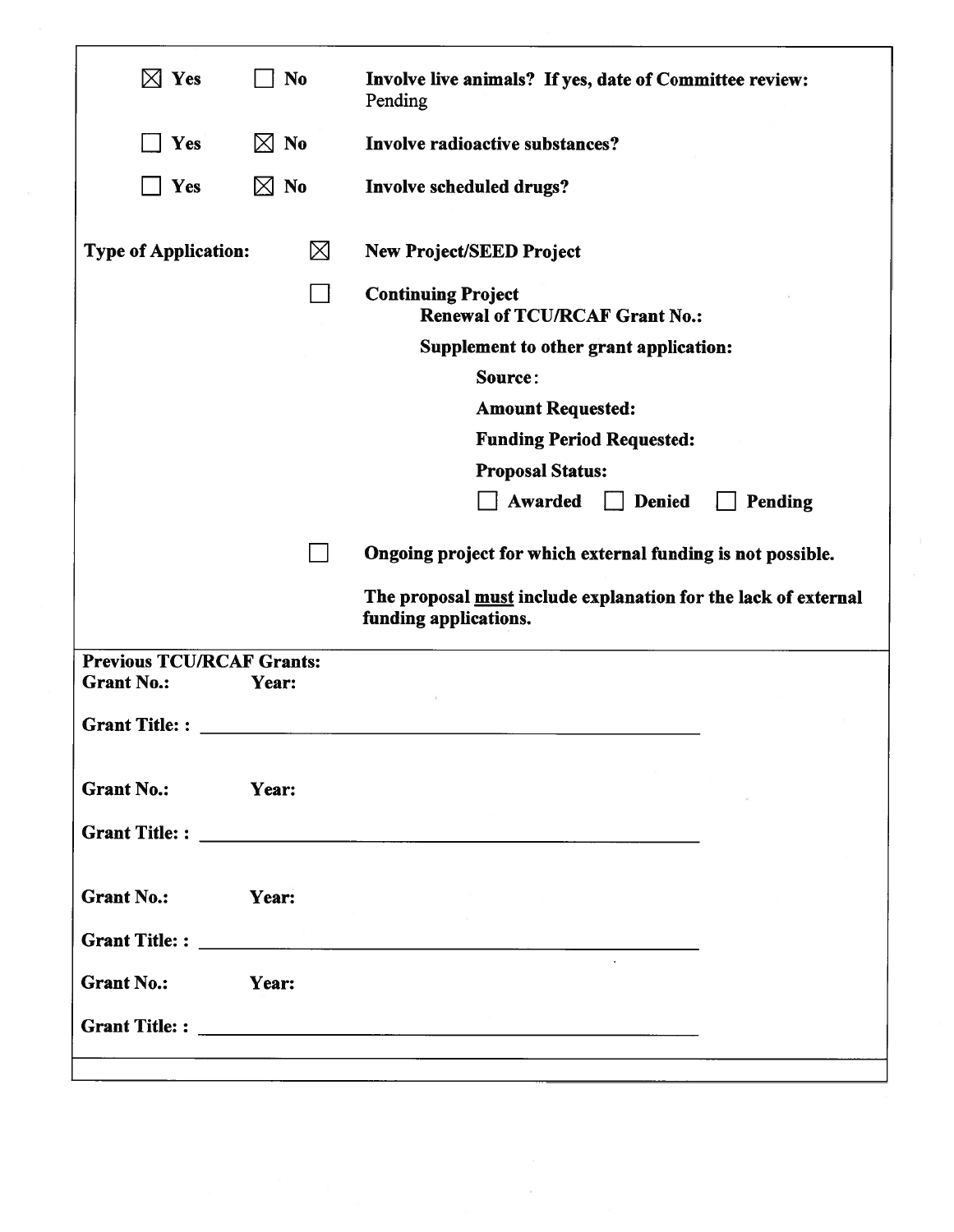#### **PROJECT NARRATIVE**

Development and validation of a small fish model for assessing the effects of emerging contaminants on immune function

**1. Abstract:** Please see the cover application page.

**2. Purpose:** Emerging contaminants (ECs) are chemicals that are present in aquatic systems and that have the potential to cause adverse biological effects, but for which there are no regulations limiting their presence in the environment.<sup>1</sup> Evidence suggests that ECs can pose a threat to aquatic wildlife by altering immune function and as a result, there have been calls for further research in this area.<sup>2,3</sup> Despite this, little progress has been made in uncovering the immunotoxic effects (*i.e.,* adverse effects on the immune system caused by chemicals) of ECs in fish. This lag in progress can be partially attributed to the lack of a well-developed fish model for use in immunotoxicity assessments. With this in mind, **the overall purpose of the proposed study is to develop and validate the utility of the fathead minnow (FHM,** *Pimephales promelas***) as a**  model organism for assessing the effects of ECs on immune function. Two objectives will be met: 1) to characterize basic aspects of immune function in FHMs and 2) to demonstrate that the FHM immune system is sensitive to EC-induced alterations.

**3. Project Background:** Chemicals that have been classified as ECs include pharmaceuticals, personal care products (*e.g.,* detergents, fragrances, etc.), perfluorinated compounds (PFCs, used in non-stick surfaces) and polybrominated diphenyl ethers (PBDEs, used in flame retardants).<sup>1</sup> The presence of ECs, such as these, in aquatic systems poses a significant environmental threat because: 1) monitoring programs and regulatory standards are not in place to quantify and limit their presence in aquatic environments, 2) ECs are ubiquitous in aquatic systems and thus, nearly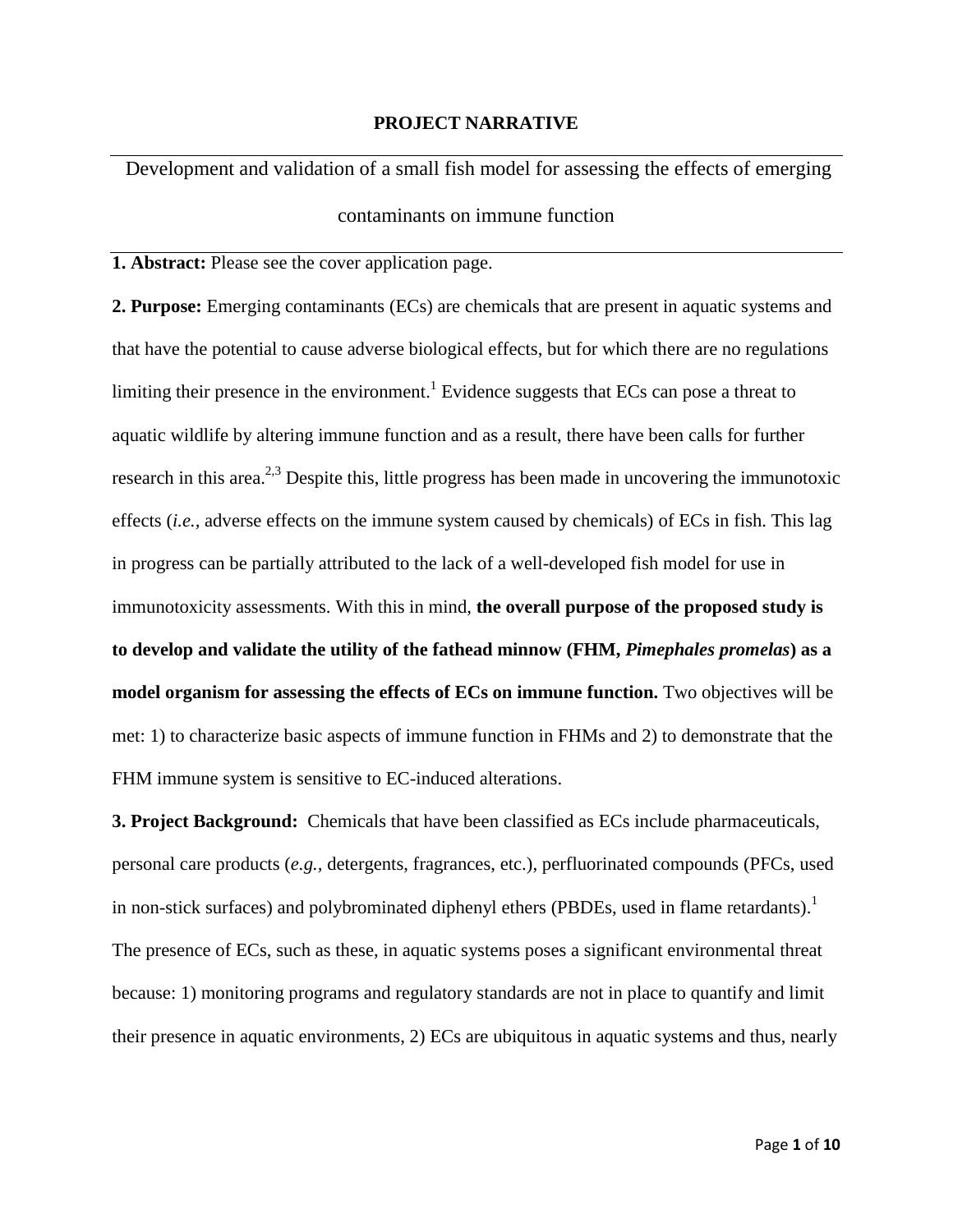all aquatic organisms are exposed to ECs 3) exposures to some ECs have been associated with adverse biological outcomes.

A multitude of studies have shown that EC exposures can directly alter the survival and reproductive potential of fishes.<sup>4-6</sup> However, few studies of fish have examined whether ECs can alter other important biological process like immune function. Proper immune function is vital to survival (as it allows organisms to fight infections from bacteria, viruses and parasites); therefore, efforts to determine the effects of ECs on immunity are critical if the consequences of EC exposures are to be fully uncovered. A growing body of evidence indicates that several types of ECs, including nonlyphenol (a component of detergents), ethinylestradiol (an active ingredient in birth control pills), PFCs and PBDEs, can suppress immune function and reduce the ability of an organism to fight infection.<sup>7-12</sup> However, the vast majority of these studies have focused on aquatic mammals (*e.g.,* dolphins, seals, etc.) or small rodents (*e.g.,* rats and mice). 7-9 Studies have uncovered similar effects in fish,  $10^{-12}$  yet these studies have been limited in number and scope leaving a substantial gap in our knowledge of how ECs alter fish immunity. With that said, it is important to recognize that these studies, while limited, still provide key evidence that some ECs can alter immune processes in fish suggesting that the fish immune system is indeed a target for disruption by EC exposures.

A major obstacle in elucidating the effects of ECs on fish immune function is the lack of an appropriate model organism. Model organisms are species that are widely studied and are considered to be representative of other similar species. In toxicological research, the effect of a contaminant on a specific model organism is used to predict the effect of that same contaminant on other related organisms. If the effects of ECs on fish immune function are to be elucidated, an appropriate model organism must be developed. Unfortunately, an adequate model for assessing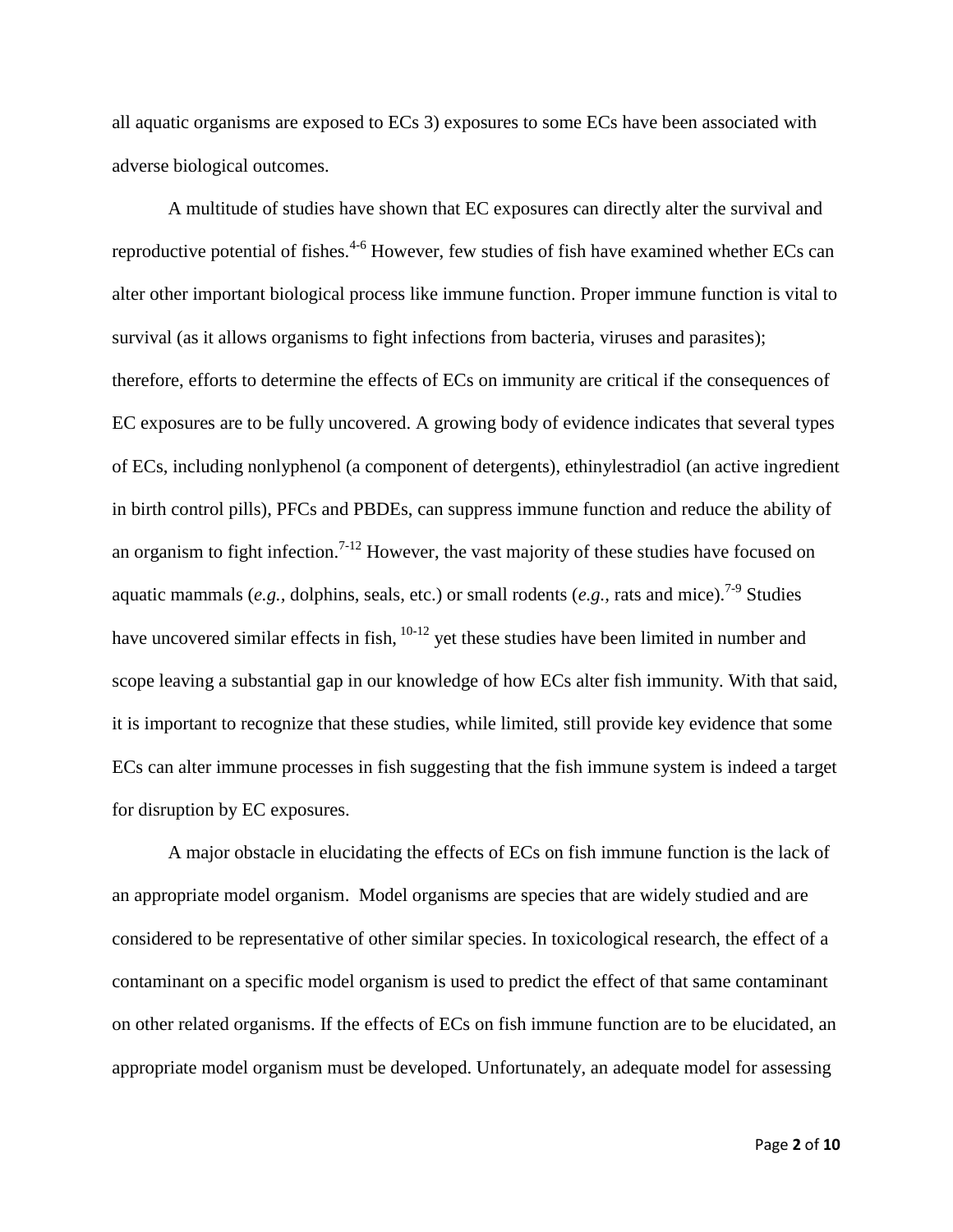the effects of contaminants on fish immunity has yet to be developed. Salmon and rainbow trout have been used in immune function assessments;<sup>10,11</sup> however, neither of these species are practical models due to their large sizes (often  $> 100 \text{ kg}$ ) and housing requirements. In contrast, the FHM possesses several key features that make it an ideal model organism for assessing the effects of ECs on immune function. FHMs are relatively small  $(\sim 2-4$  g at adulthood), easy to maintain in the laboratory, have short life cycles, and are representative of the Cyprinid (minnow) family of fishes (one of the most wide spread, ecologically important groups of fish). Most importantly, they are currently utilized as an environmental sentinel organism by the US Environmental Protection Agency and as a result, they are the most widely-used fish species in environmental toxicology.<sup>13</sup> As such, a great deal is known regarding several aspects of their biology (*i.e.,* growth, development, reproduction, etc.). However, immune function in FHMs has gone largely uninvestigated and as a result, basic aspects of immunity in this species must be characterized before it can be utilized as a model for immune function assessments. My lab has already begun to investigate basic aspects of immune function in FHMs and thus far, we have been able to: 1) characterize and quantify immune cells in blood samples and 2) characterize the ability of FHMs to resist infection by a common fish bacterium (*Yersinia ruckeri*). These efforts demonstrate that measures of immunity commonly used in other organisms can be made in FHMs. Once basic aspects of FHM immunity have been characterized, the utility of the FHM as a model organism for immunotoxicity will be validated by demonstrating that the FHM immune system is sensitive to EC-induced alterations.

**4. Project Need/Significance:** The presence of ECs in the aquatic environment, coupled with evidence that the immune system is a target for disruption by ECs, creates a clear need to uncover the effects of ECs on immune function in fish. The project proposed here seeks to aid in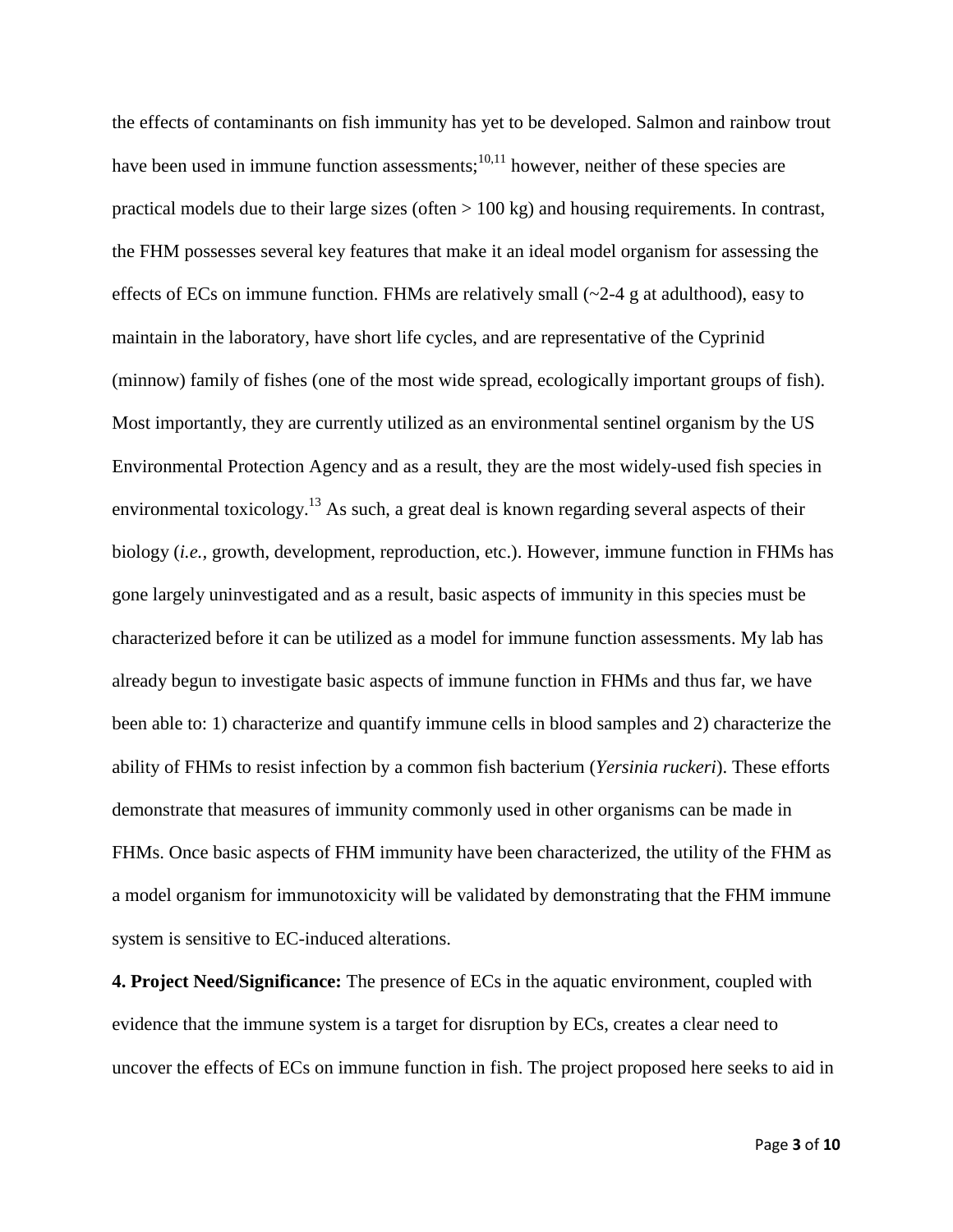the fulfillment of this need by developing and validating the FHM as a model organism for assessing the effects of ECs on immune function in fish. The development of the FHM as a model is poised to have a significant impact upon aquatic toxicology, as it will provide researchers with a tool by which to assess the impacts of various contaminants (not just ECs) on immune function. The availability of this tool would undoubtedly widen the scope of investigations aimed at characterizing the effects of exposures to contaminants and ultimately lead to a more comprehensive understanding of how contaminants affect aquatic organisms.

**5. Project Potential:** My research focuses on assessing the environmental risks associated with exposures to ECs and my previous research efforts have focused primarily on uncovering the effects of contaminants on parameters such as growth, sexual development and reproduction in fish. Through the experiments proposed here, I will be able to expand the depth of my research program to include assessments of immune function. I fully anticipate that *the proposed project will result in at least two peer-reviewed publications and several presentations* at scientific conferences. In addition, the data generated here is necessary to show the feasibility of projects that will be proposed to extramural funding agencies. Specifically, *the results of this research will be used as pilot data in support of grant applications* for submission to NIH and NSF.

**6. Methods:** To develop and validate the utility of the FHM as a model organism for assessing the effects of ECs on immune function, two primary objectives will be addressed: 1) to characterize basic aspects of immunity in FHMs and 2) to demonstrate that FHM immune system is subject to EC-induced alterations. The first objective will be satisfied by evaluating various immune parameters (outlined in Table 1) in adult FHMs with no known history of exposures to contaminants or pathogens (*e.g.,* bacteria, viruses, etc.). This will provide baseline data describing "normal" immune function in FHMs. Accomplishing the second objective will require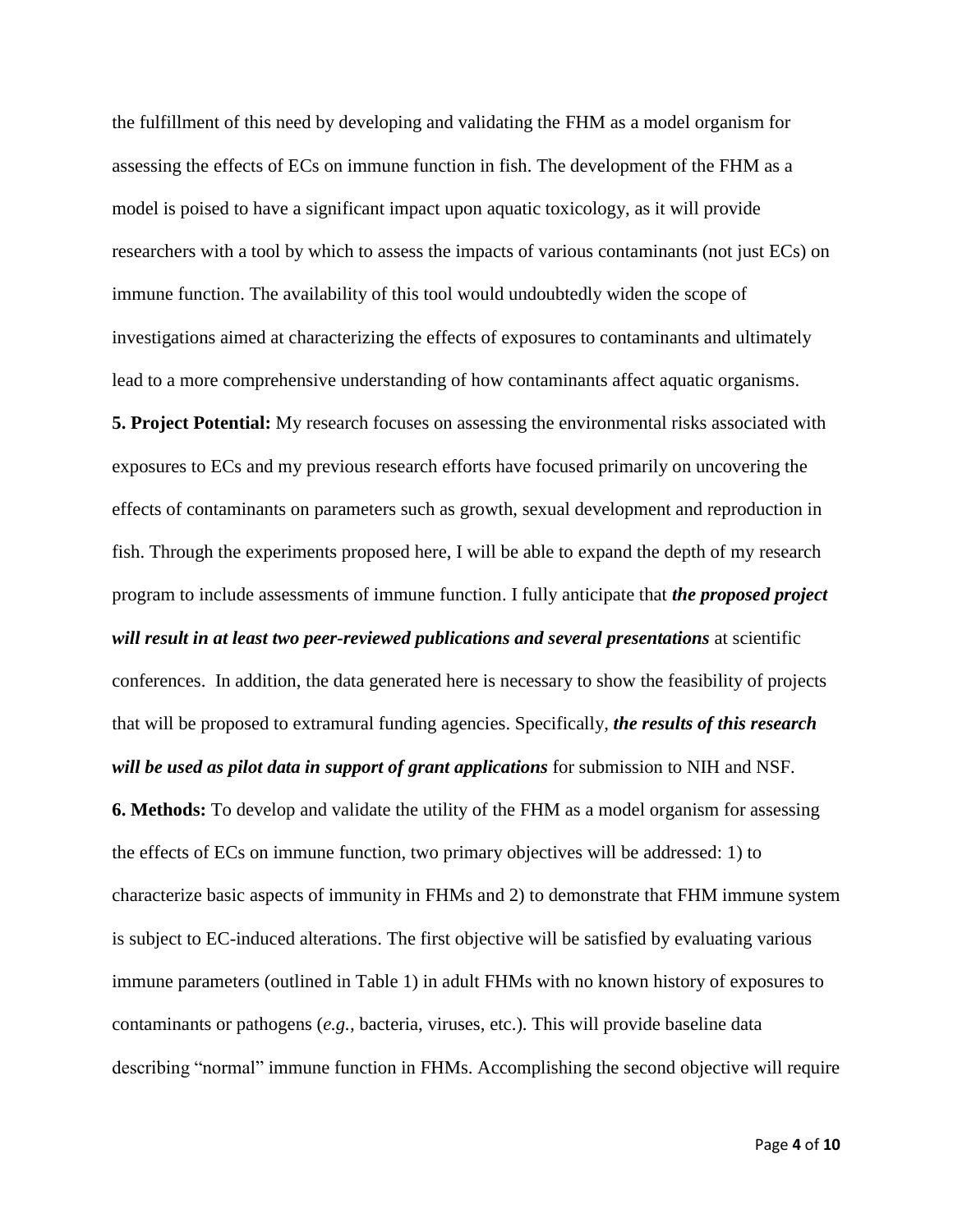that adult FHMs be divided into three groups: 1) a control (unexposed) group, 2) a low-dose PBDE group, and 3) a high-dose PBDE group. FHMs will be exposed to PBDEs for 14 days and then the immune parameters in Table 1 will be measured. PBDE has been selected for use in this study as previous work has shown that it alters immune parameters in a variety of species.<sup>9,12,14</sup> Differences in these parameters between exposure groups and the control group will be evaluated by one-way analysis of variance (ANOVA) followed by Dunnett's test.

| <b>Immune Parameter</b>       | <b>Biological Function/Significance</b>                                                                                                                                                                                                             |
|-------------------------------|-----------------------------------------------------------------------------------------------------------------------------------------------------------------------------------------------------------------------------------------------------|
| White blood cell              | WBCs help eliminate infectious agents from the body; alterations in WBC                                                                                                                                                                             |
| (WBC) counts                  | counts can impair an organisms ability to fight infections                                                                                                                                                                                          |
| Expression of<br>immune genes | Several genes <i>(i.e., portions of DNA)</i> encode for biological molecules that<br>control immunity; alterations $(i.e.,\text{ degree to which the gene is turned on})$ in<br>these genes can alter the ability of an organism to fight infection |
| Pathogen                      | Pathogen resistance refers to the ability of an organism to fight and survive                                                                                                                                                                       |
| Resistance                    | infection; alterations can lead to reductions in organism survival                                                                                                                                                                                  |

Table 1. Immune function parameters to be measured in the proposed study.

**References:** <sup>1</sup>Richardson SD, Ternes TA. 2011. *Anal Chem* 83:4614-48; <sup>2</sup>Ahmed SA. 2000. *Toxicol* 15:191-206; <sup>3</sup>Casanova-Nakayama A et al. 2011. *Mar Poll Bullet* 63:412-416; <sup>4</sup>Hornung MW et al. 1996. *Toxicol Appl Pharmacol* 140:227-34; <sup>5</sup> Lange R et al. 2001. *Environ Toxicol Chem* 20:1216-27; <sup>6</sup> Parrot JL, Bennie DT. 2009. *J Toxicol Environ Health* 72A:633-41; <sup>7</sup>Ross PS. 2002. *Human Ecol Risk Assess* 8:277-92; <sup>8</sup>Neale JCC et al. 2002. *Develop Immunol* 9:215- 221; <sup>9</sup> Thuvander A, Darnerud PO. 1999. *Toxicol Environ Chem* 70:229-42; <sup>10</sup>Watanuki H et al. 2002. *Comp Biochem Physiol* 132C:407-13; <sup>11</sup>Arkoosh MR et al. 2010. *Aquat Toxicol* 98:51-9; <sup>12</sup>Ye RR et al. 2012. *Environ Sci Pollut Res* 19:2477-87; <sup>13</sup>Ankley GT, Villeneuve DL. 2006. *Aquat Toxicol* 78:91-102; <sup>14</sup>Fernie KJ et al. 2005. *Environ Pollut* 138:485-93.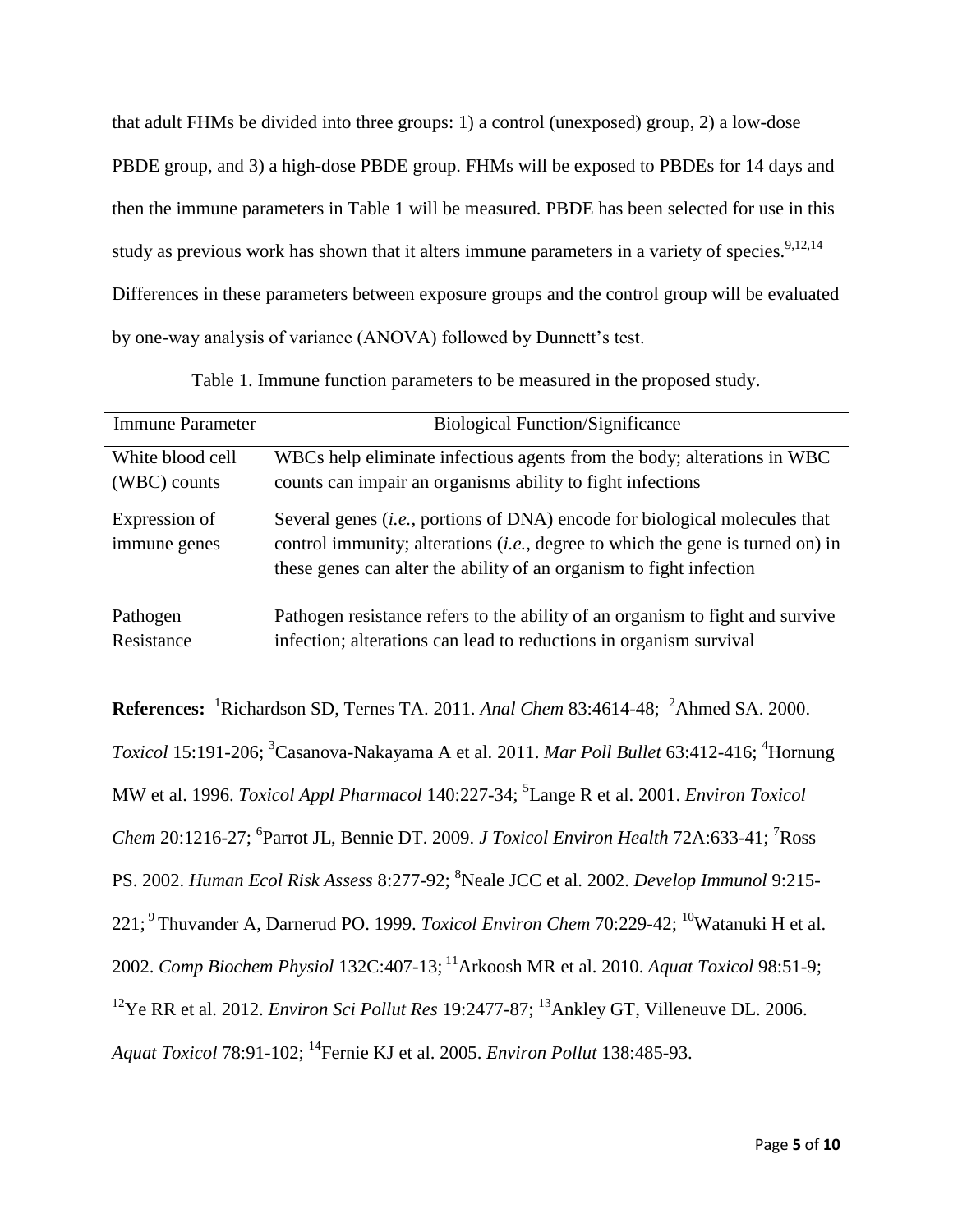# **7. Budget and Budget Justification:**

#### **BUDGET FORM**

| <b>Account Code</b> |               |                                                                                                                                                                                  | Amount | Total  |
|---------------------|---------------|----------------------------------------------------------------------------------------------------------------------------------------------------------------------------------|--------|--------|
|                     |               | A. SALARIES - Student Assistants/Research Assistants/Junior Faculty Summer Pay                                                                                                   |        |        |
|                     |               | (State projected period and number of hours for which assistant will be employed.<br>Rate of pay: Be sure to consult the <b>External Grants</b> information page for the current |        |        |
|                     | minimum wage  |                                                                                                                                                                                  |        |        |
| 6104                | 1.            |                                                                                                                                                                                  | \$6000 |        |
|                     |               | <b>Junior Faculty Summer Research Program Salary</b>                                                                                                                             |        |        |
|                     | 2.            |                                                                                                                                                                                  | \$     |        |
|                     |               |                                                                                                                                                                                  |        | \$6000 |
| <b>B.</b>           | <b>TRAVEL</b> |                                                                                                                                                                                  |        |        |
|                     |               | (Itemize on separate sheet; do not include funds for presentation of research papers.)                                                                                           |        |        |
| 6220                |               | 1. Staff -<br>Not required                                                                                                                                                       | \$0    |        |
|                     |               |                                                                                                                                                                                  |        |        |
| 6222                |               | 2. Consultant -<br>Not required                                                                                                                                                  | \$0    |        |
| 6221                |               | 3. Foreign -<br>Not required                                                                                                                                                     | \$0    |        |
|                     |               |                                                                                                                                                                                  |        | \$0    |
|                     |               | C. PERMANENT EQUIPMENT (If requested equipment is presently available on                                                                                                         |        |        |
|                     |               | campus, please explain, on separate sheet, why the available equipment cannot be used.)                                                                                          |        |        |
| 6340                | 1.            | Single channel syringe pump w/foot pedal                                                                                                                                         | \$545  |        |
|                     |               |                                                                                                                                                                                  |        |        |
|                     | 2.            |                                                                                                                                                                                  | \$     |        |
|                     |               |                                                                                                                                                                                  |        |        |
|                     | 3.            |                                                                                                                                                                                  | \$     |        |
|                     |               |                                                                                                                                                                                  |        | \$545  |
| D.                  |               | <b>OTHER EXPENSES</b> (Itemize on separate sheet, include costs.)                                                                                                                |        |        |
| 6430                | 1.            | <b>Supplies</b> – Not required                                                                                                                                                   | \$0    |        |
|                     |               |                                                                                                                                                                                  |        |        |
| 6437                | 2.            | <b>Research Supplies - See next page for</b><br>justification                                                                                                                    | \$3413 |        |
|                     |               |                                                                                                                                                                                  |        |        |
| 6341                | 3.            | <b>Computer -</b> Not required                                                                                                                                                   | \$0    |        |
|                     |               |                                                                                                                                                                                  |        |        |
| 6365                | 4.            | <b>Printing Services -</b> Not required                                                                                                                                          | \$0    |        |
|                     |               |                                                                                                                                                                                  |        |        |
| 6360                | 5.            | <b>Mail Services -</b><br>Not required                                                                                                                                           | \$0    |        |
|                     |               |                                                                                                                                                                                  |        |        |
| 6445                | 6.            | Other $-$<br>None                                                                                                                                                                | \$0    |        |
|                     |               |                                                                                                                                                                                  |        | \$3443 |
|                     |               | <b>TOTAL BUDGET REQUEST</b>                                                                                                                                                      |        | \$9988 |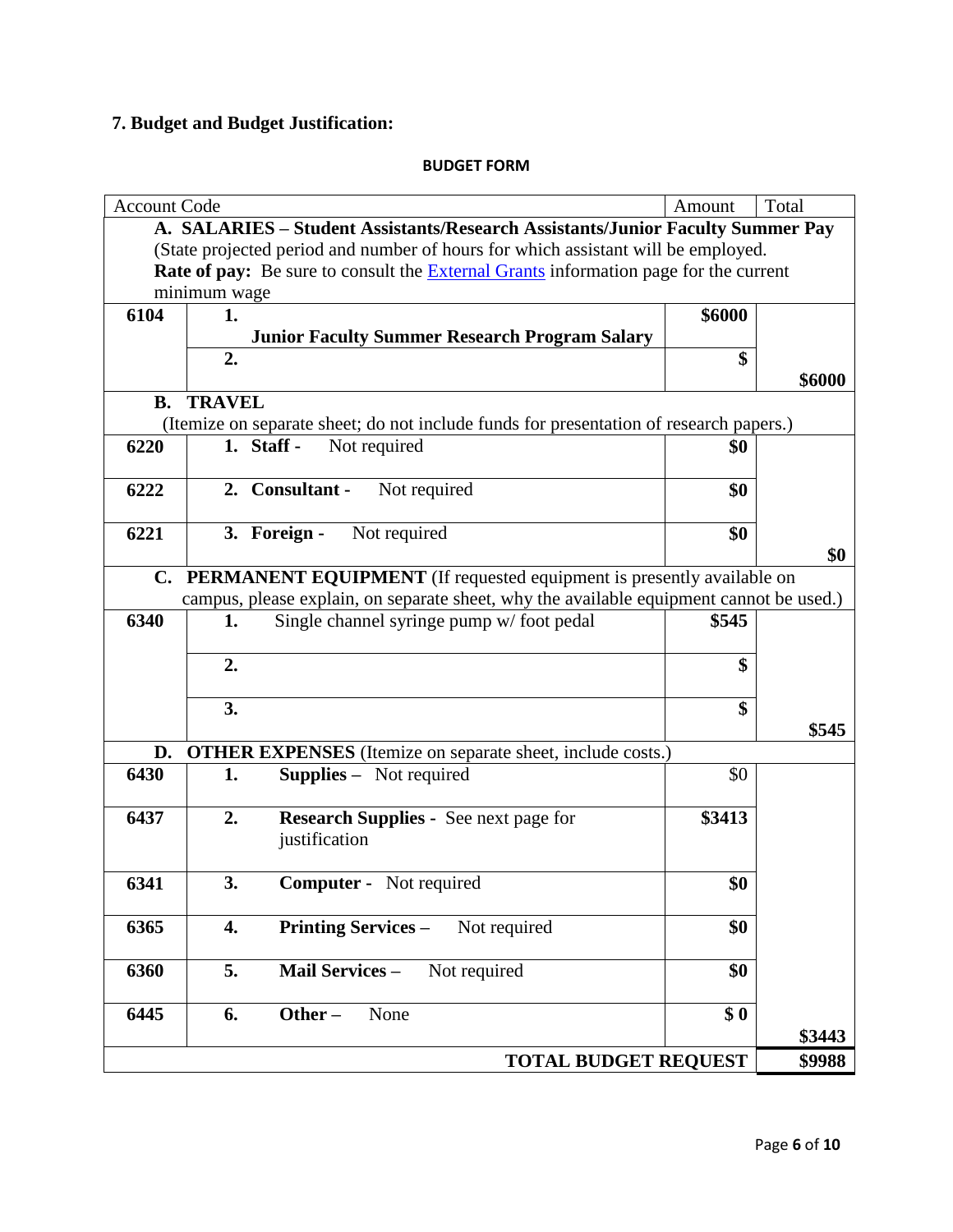#### **BUDGET JUSTIFICATION**

**A. Salary:** \$6000 of salary support for the PI is requested through the Junior Faculty Summer Research Program and will allow the PI to dedicate her full effort towards the proposed research during the summer months.

**B. Travel:** Travel funds are not requested.

**C. Permanent Equipment:** A single channel syringe pump with a foot pedal (\$545) is necessary to carry out the proposed project. The syringe pump will allow us to inject minnows with small volumes of bacteria as part of the pathogen resistance challenges. Currently, a syringe pump that suits the needs of the project does not exist elsewhere campus. At the end of the project period, the syringe pump will remain in the PIs lab where it will be utilized in follow up experiments.

#### **D. Other Expenses**

*1. Supplies*: None requested.

*2. Research Supplies*: A total of \$3443 is being requested to provide supplies and reagents necessary to conduct the proposed research as detailed below.

| <b>Item</b>                             | <b>Justification</b>                     | Cost   |
|-----------------------------------------|------------------------------------------|--------|
| 2,2',4,4'-Tetrabromodiphenyl Ether      | For exposing fish to BPDE-47             | \$96   |
| (BPDE-47)                               |                                          |        |
| Brine shrimp eggs                       | For exposing fish to BPDE-47 via         | \$99   |
|                                         | dietary uptake                           |        |
| Yersina ruckeri (bacteria)              | For pathogen resistance assays           | \$295  |
| Microbiology Supplies (nutrient         | For growing <i>Y. ruckeri</i> to be used | \$694  |
| agar, nutrient broth, petri dishes,     | in evaluations of pathogen               |        |
| syringes, fish saline solution)         | resistance                               |        |
| <b>Hematology Supplies (microscope)</b> | For counting white blood cells           | \$364  |
| slides, stain)                          |                                          |        |
| Gene Expression Analysis Supplies       | For quantifying the expression of        | \$1895 |
| (RNA extraction kits, qPCR reaction     | immune function genes                    |        |
| reagents and consumables, primer        |                                          |        |
| sets)                                   |                                          |        |

- *3. Computer*: None requested.
- *4. Printing Services*: None requested.
- *5. Mail Services*: None requested.
- *6. Other*: None.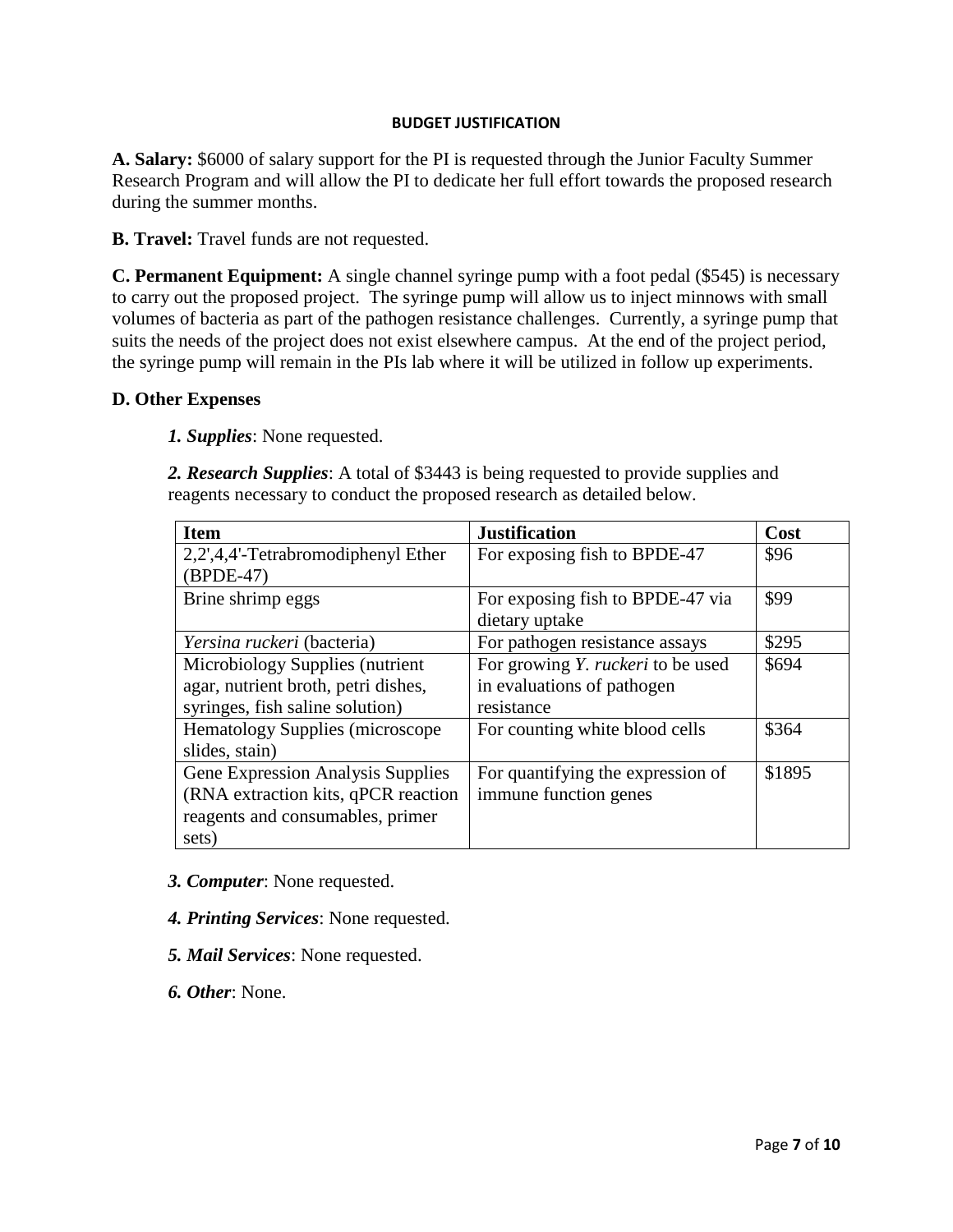# **Appendix A: Record of Scholarly Activity.**

### *Peer-reviewed publications:*

Kolok AS, **Sellin Jeffries MK**, Knight L, Snow DD, Bartelt-Hunt, SL. *In press.* The hourglass: A conceptual framework for the transport of biologically active compounds from agricultural landscapes. *Journal of the American Water Resources Association.*

**Sellin Jeffries MK**, Claytor C, Stubblefield W, Pearson WH, Oris JT. 2013*.* Modeling the risk of PAH photo-induced toxicity in Pacific herring following the *Exxon Valdez* oil spill. *Environmental Science and Technology* 47:5450-5458.

**Sellin Jeffries MK**, Mehinto AC, Carter BJ, Denslow ND, Kolok AS. 2012. Taking microarrays to the field: Differential hepatic gene expression of caged FHMs from Nebraska watersheds. *Environmental Science and Technology* 46:1877-1885.

**Sellin Jeffries MK**, Abbott KI\*, Cowman T, Kolok AS. 2011*.* Occurrence and endocrine effects of agrichemicals in a small Nebraska watershed. *Environmental Toxicology and Chemistry* 30:2253-2260.

**Sellin Jeffries MK**, Conoan N\*, Cox M, Sangster J, Balsiger HA\*, Bridges AA\*, Cowman T, Knight LA\*, Bartelt-Hunt SL, Kolok AS. 2011. The anti-estrogenic activity of sediments from agriculturally-intense watersheds: Assessment using *in vivo* and *in vitro* assays. *Aquatic Toxicology* 105:189-198*.* 

## *Presentations at Meetings and Invited Seminars:*

**Sellin Jeffries MK,** Stultz AE, Rawlings J, Belanger S, Oris JT**.** 2013. Webinar: Update on the development of alternative testing strategies and endpoints for determining whole effluent toxicity in fishes. Health and Environmental Science Institute Technical Committee Effluent Project Webinar.

**Sellin Jeffries MK**, Stultz AE, Rawlings J, Belanger S, Oris JT. 2013. The development of alternative strategies and additional endpoints for whole effluent toxicity testing in fishes. Society of Toxicology and Environmental Chemistry North America 34<sup>rd</sup> Annual Meeting, Nashville, TN.

Oris JT, **Sellin Jeffries MK**, Stultz AE, Zhang J, Bailer AJ. 2013. A Path Toward Effluent Toxicity Test Alternatives With Fish. Society of Toxicology and Environmental Chemistry North America 34rd Annual Meeting, Nashville, TN.

Thornton LM\*\*, Oris JT, **Sellin Jeffries MK**. 2013. Development of the sheepshead minnow, *Cyprinodon variegatus,* as a model organism for immunotoxicity. Society of Toxicology and Environmental Chemistry North America 34rd Annual Meeting, Nashville, TN.

**Sellin Jeffries MK**. 2012. Endocrine disruption in ecotoxicology: Minnows, manure, municipalities and immunity. University of North Carolina – Greensboro Department of Biology Seminar Series. Greensboro, NC.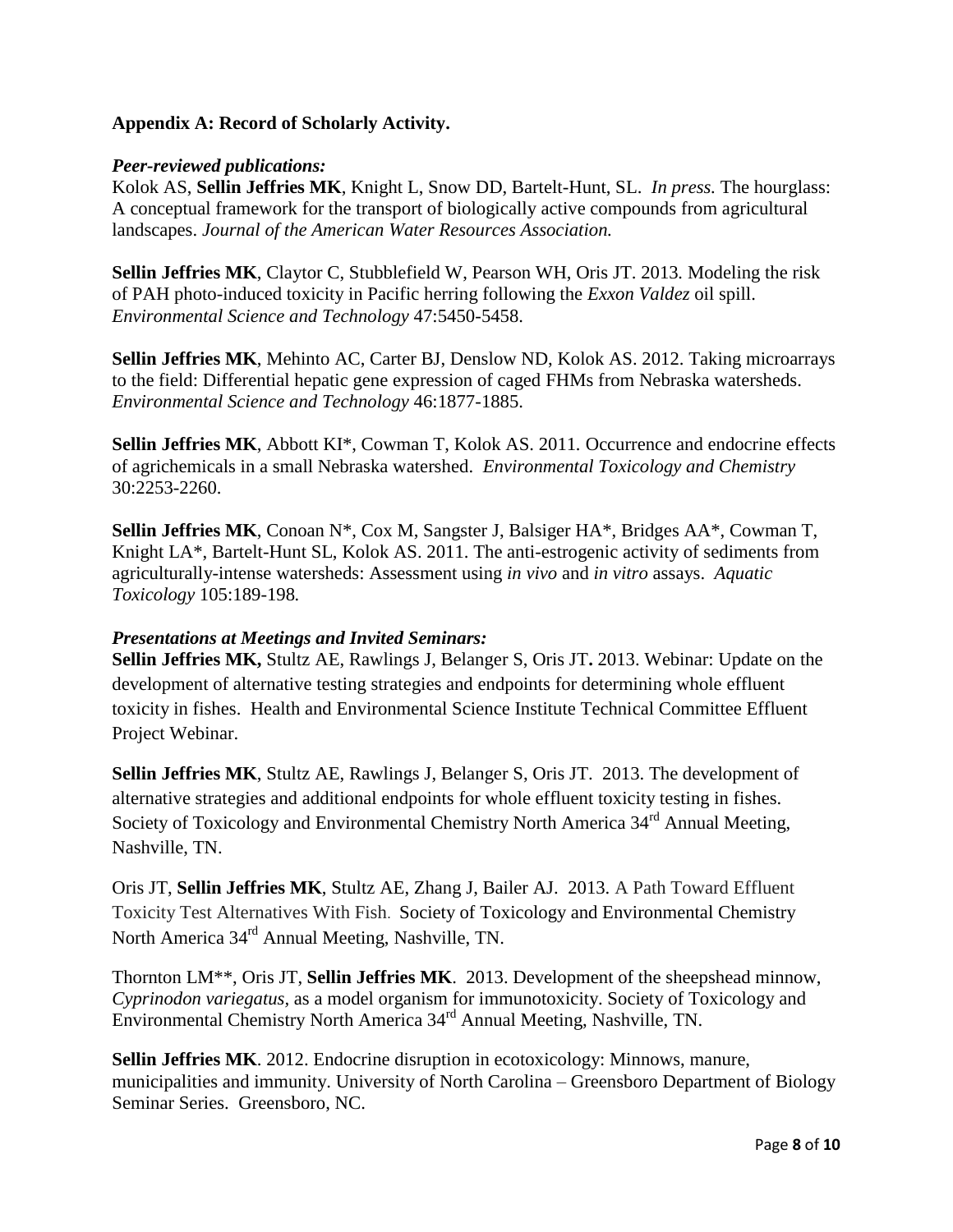**Sellin Jeffries MK**. 2012. Fish on steroids: Defeminized females and immunocompromised males. University of the Pacific Department of Biological Sciences Seminar Series. Stockton, CA.

**Sellin Jeffries MK**, Arivett BA, Fiester SE, Coffey DD\*, Thornton LM\*, Smith AW\*, Actis LA, Oris JT. 2012. Development of two small fish species, *Pimephales promelas* and *Cyprinodon variegatus*, as model organisms for immunotoxicity. Society of Toxicology and Environmental Chemistry North America 33<sup>rd</sup> Annual Meeting, Long Beach, CA.

Kolok AS, **Sellin Jeffries MK**, Bartelt-Hunt S. 2012. Agrichemicals and sediments: The hourglass. Society of Toxicology and Environmental Chemistry North America 33<sup>rd</sup> Annual Meeting, Long Beach, CA.

**Sellin Jeffries MK**, Stultz AE, Rawlings J, Belanger S, Oris JT. 2012. Alternative strategies for assessing effluent toxicity in fish: A comparison of the fish embryo test and the larval growth and survival test. Society of Toxicology and Environmental Chemistry North America 33<sup>rd</sup> Annual Meeting, Long Beach, CA.

Rawlings J, Böhler S, **Sellin Jeffries MK**, Stultz AE, Oris JT, Braunbeck T, Norberg-King TJ, Belanger S. 2012. Progress towards the development of a FHM embryo test and comparison to the zebrafish embryo test for assessing acute fish toxicity. Society of Toxicology and Environmental Chemistry North America  $33<sup>rd</sup>$  Annual Meeting, Long Beach, CA.

**Sellin Jeffries MK**. 2012. Fish on steroids: Defeminized females and immunocompromised males. Texas Christian University Department of Biology Seminar Series. Fort Worth, TX.

Thornton LM\*, Oris JT**, Sellin Jeffries MK**. 2012. Development of the sheepshead minnow (*Cyprinodon variegatus*) as model organisms for immunotoxicity. Ohio Valley Society of Toxicology & Environmental Chemistry Regional Meeting, Oxford, OH.

Stultz AE**, Sellin Jeffries MK**, Oris JT. 2012. Alternative strategies for assessing effluent toxicity in fish: A comparison of the fish embryo test and the larval growth and survival test. Ohio Valley Society of Toxicology and Environmental Chemistry Meeting, Oxford, OH.

Kolok AS, **Sellin Jeffries MK**. 2012. Agrichemicals and sediments: The hourglass. American Water Resources Association Summer Specialty Conference, Denver, Colorado.

Oris JT, **Sellin Jeffries MK**, Stultz AE. 2012. Exploring animal alternatives: Seeking a replacement for whole effluent toxicity testing in fish. The  $6<sup>th</sup>$  Society for Environmental Toxicology and Chemistry World Congress, Berlin, Germany.

**Sellin Jeffries MK**, Mehinto AC, Carter BJ, Denslow ND, Kolok AS. 2011. Microarrays in the field: Are differential gene expression patterns consistent with differences in contaminant loads between sites? Society of Environmental Toxicology and Chemistry North America 32<sup>nd</sup> Annual Meeting, Boston, MA.